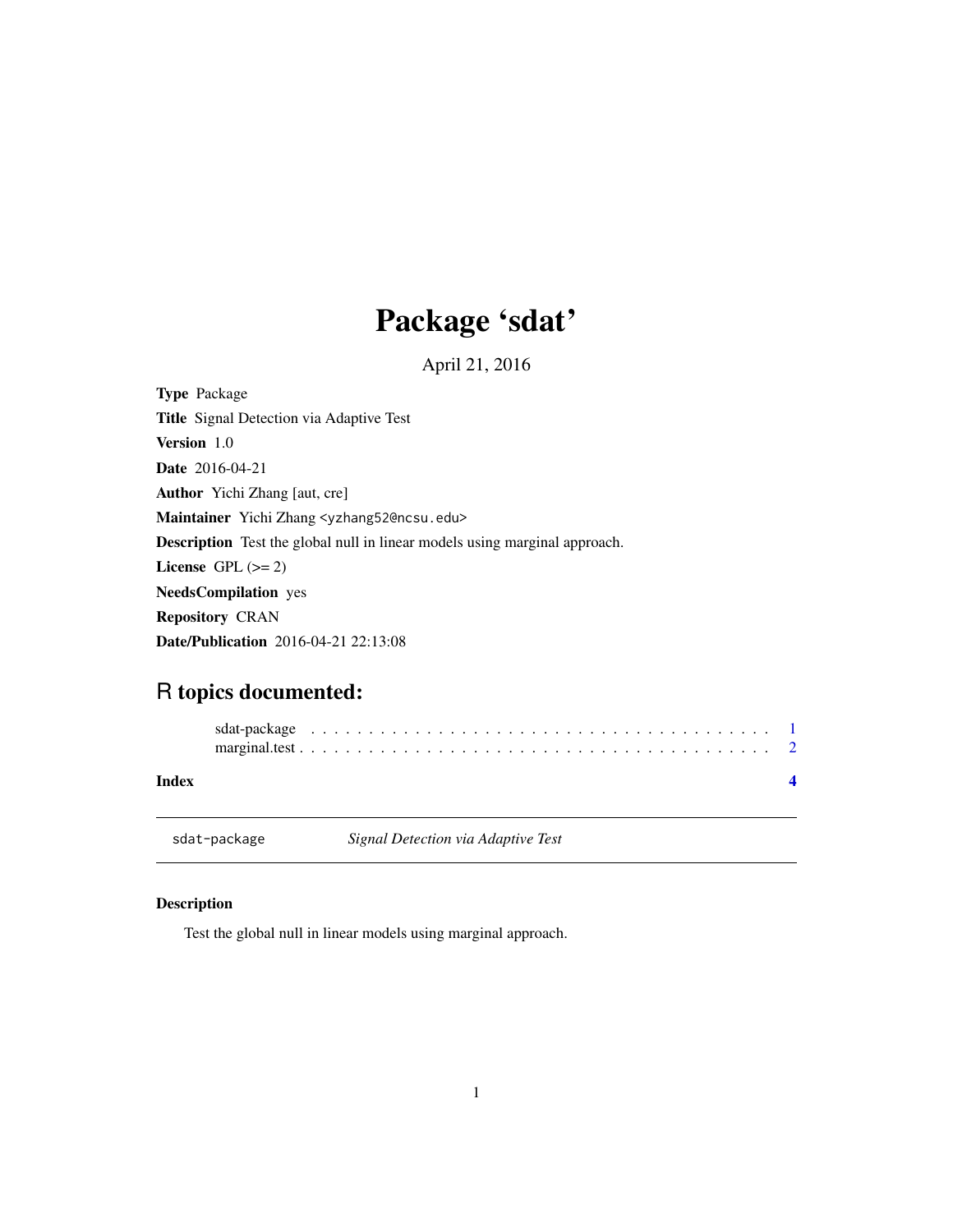#### Details

The DESCRIPTION file:

| Package:       | sdat                                                                                     |
|----------------|------------------------------------------------------------------------------------------|
| Type:          | Package                                                                                  |
| Title:         | Signal Detection via Adaptive Test                                                       |
| Version:       | 1.0                                                                                      |
| Date:          | 2016-04-21                                                                               |
| Authors $@R$ : | $c(\text{person("Yichi", "Zhang", role = c("aut", "cre"), email = "yzhang52@ncsu.edu"))$ |
| Author:        | Yichi Zhang [aut, cre]                                                                   |
| Maintainer:    | Yichi Zhang <yzhang52@ncsu.edu></yzhang52@ncsu.edu>                                      |
| Description:   | Test the global null in linear models using marginal approach.                           |
| License:       | $GPL (=2)$                                                                               |

Index of help topics:

| marginal.test | Tests for signal detection via marginal |
|---------------|-----------------------------------------|
|               | approach                                |
| sdat-package  | Signal Detection via Adaptive Test      |

The main function is marginal.test.

#### Author(s)

Yichi Zhang [aut, cre] Maintainer: Yichi Zhang <yzhang52@ncsu.edu>

marginal.test *Tests for signal detection via marginal approach*

#### Description

Conduct the sum-test, max-test and adaptive-test for testing beta = 0 in a linear model  $y = x^T$  beta + epsilon.

#### Usage

marginal.test(x, y, n\_sim = 5000L)

#### Arguments

|       | the predictors, an n by p matrix                                                 |
|-------|----------------------------------------------------------------------------------|
|       | the responses, a vector of length n                                              |
| n sim | the number of resampling simulations to obtain the null distribution of the test |
|       | statistic                                                                        |

<span id="page-1-0"></span>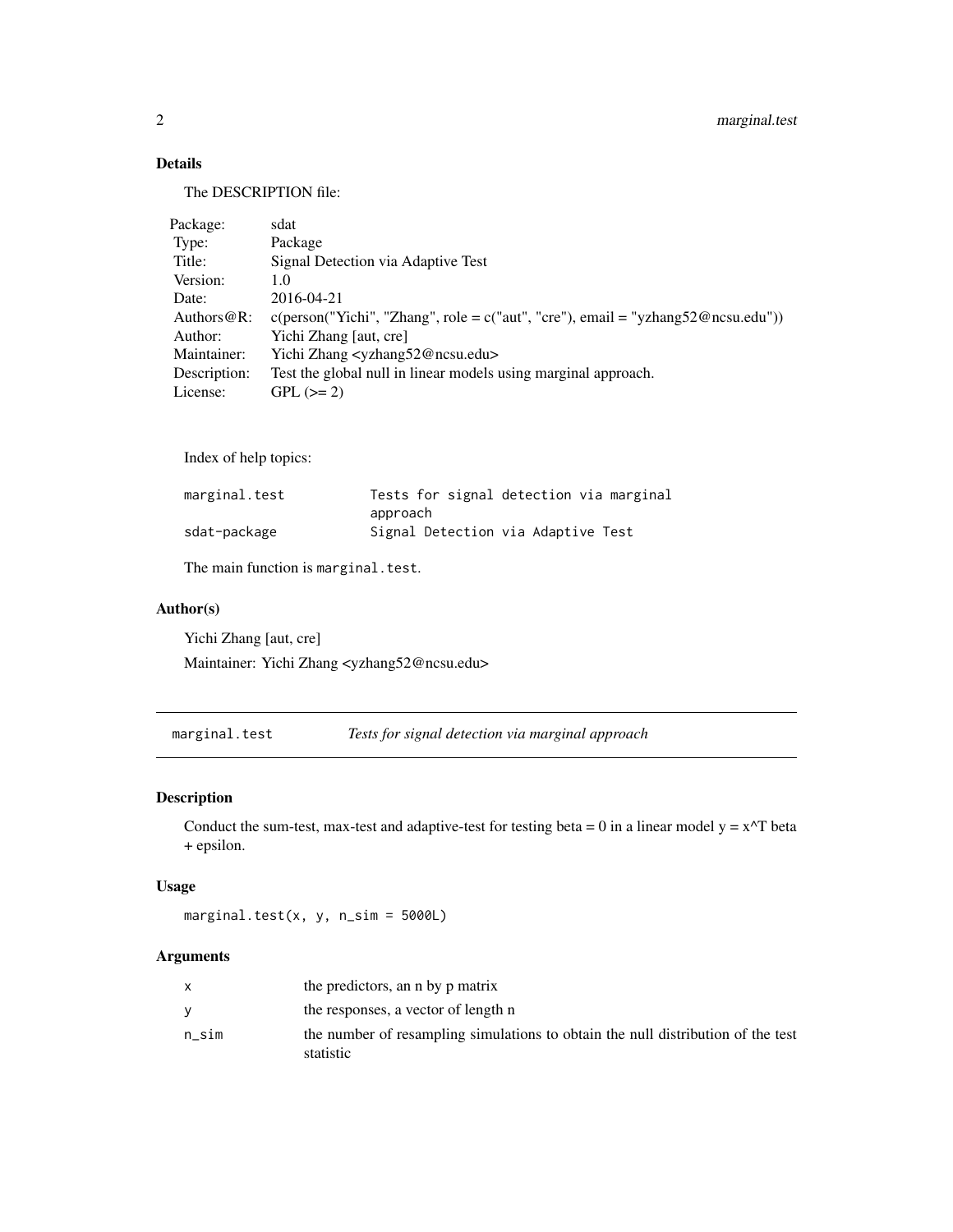#### marginal.test 3

#### Details

See the reference for a detailed description of the method.

#### Value

marginal.test returns a self-explanatory named vector.

#### References

Zhang, Y., Laber E. B. (2015). Comment on "An adaptive resampling test for detecting the presence of signifficant predictors". Journal of the American Statistical Association, 110(512), 1451-1454.

#### Examples

```
n < - 100p \le -10x \le matrix(rnorm(n * p), n, p)
y \le 0.2 \times x[, 1] + \text{rnorm}(n)result <- marginal.test(x, y)
result[1 : 3] # gives p-values of max-test, sum-test and adaptive-test
result[4] # gives running time in seconds
```